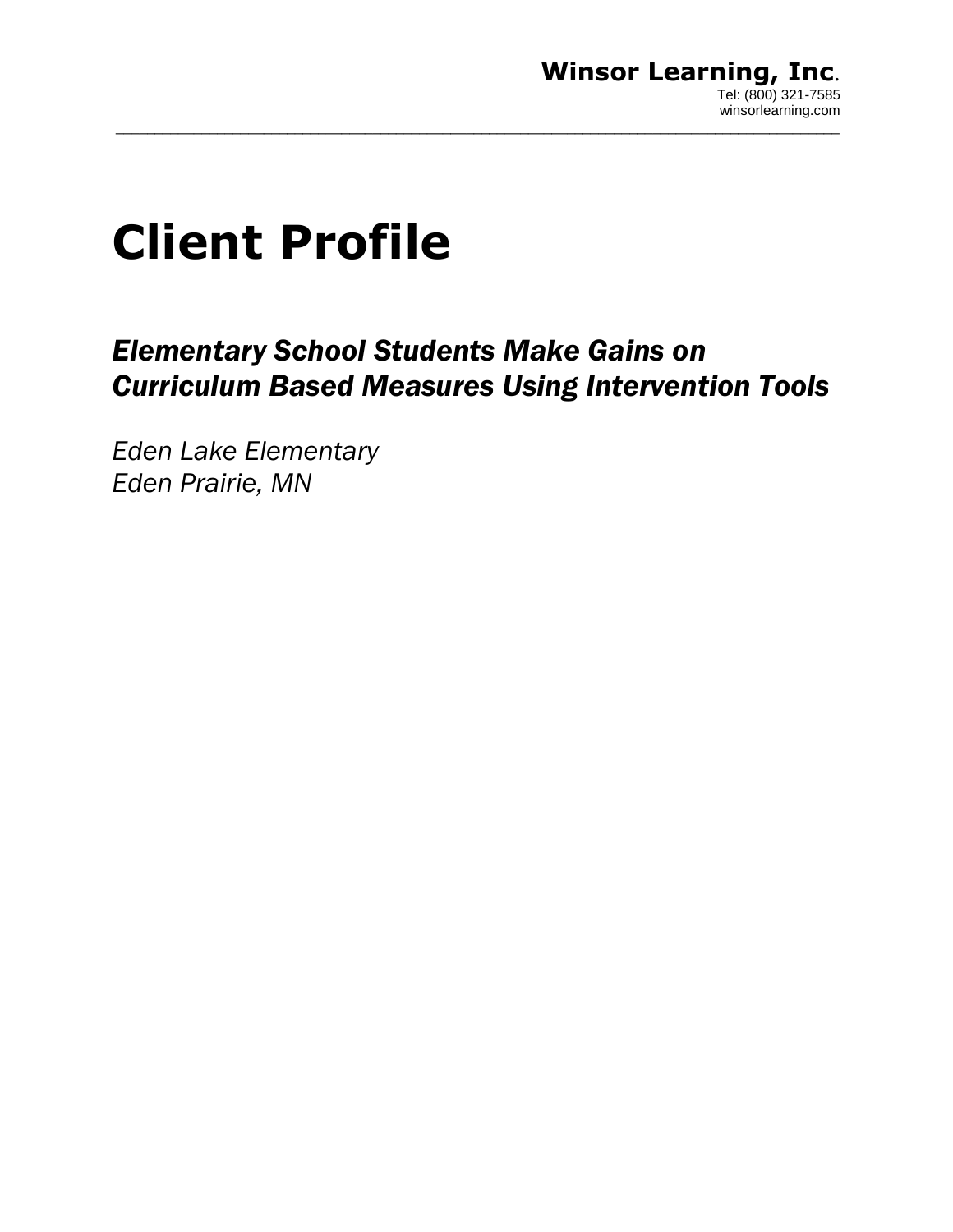## Client Profile

### *Intervention Tools Help Make Gains on FastBridge Scores and Move Significant Number of Students Back into General Education Classes*

Client: Eden Lake Elementary Eden Prairie, MN

Demographics:

1 Elementary School 21 Students represented

Instructional Setting:

Grades K-6 SPED Students 30 – 40 minutes per session 3-5 sessions per week Small Group (3-6 Students)

Time Frame:

 $2016 - 17$  school year

Products and Services Purchased from Winsor Learning: 5 Teachers trained over 2 years Sonday System 1, Sonday System 2

Training:

1 day installation training

Assessments:

FastBridge

Results:

All students made gains in Reading scores. 11 out or 21 students exited the intervention program and did not qualify for reading intervention the following school year.

Progress Chart on next page.